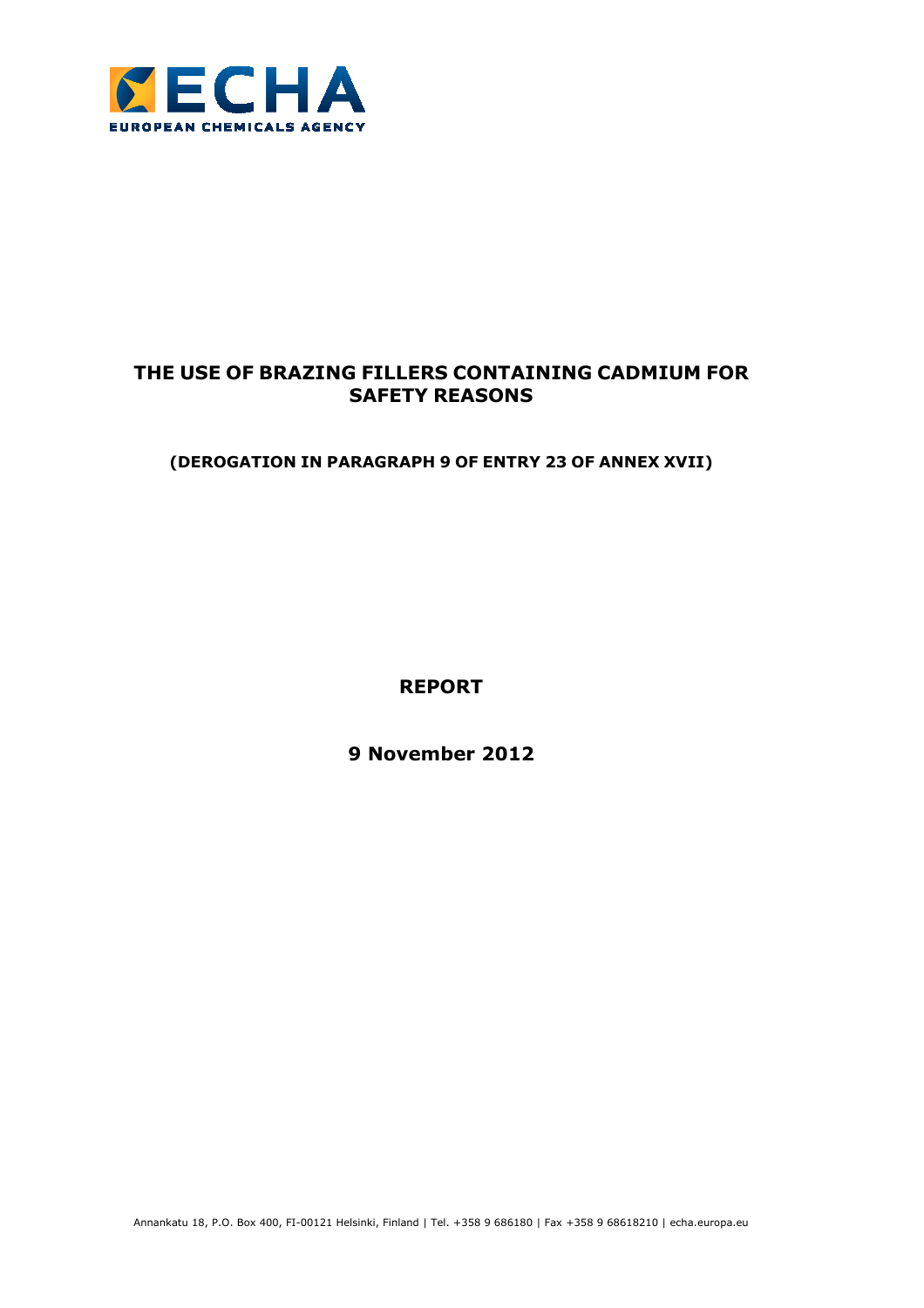

# **1. INTRODUCTION**

The use of cadmium in brazing fillers is currently restricted under paragraph 8 of Entry 23 of Annex XVII of REACH, as follows:

'*Cadmium shall not be used in brazing fillers in concentration equal to or greater than 0.01% by weight. Brazing fillers shall not be placed on the market if the concentration of cadmium (expressed as Cd metal) is equal to or greater than 0.01% by weight. For the purpose of this paragraph brazing shall mean a joining technique using alloys and undertaken at temperature above 450°C*.'

As noted in paragraph 9 of this entry, '*By way of derogation, paragraph 8 shall not apply to brazing fillers used in defence and aerospace applications and to brazing fillers used for safety reasons*.'

Following the discussion of this derogation at the REACH Committee meeting in November 2010, and at the request of two Member States (NL, FR), the Commission requested ECHA (May, 2012) to investigate the issue of cadmium in brazing fillers used for safety reasons, with the following objectives:

- (a) To identify any relevant uses to which this derogation might still be applicable;
- (b) For any such uses, to prepare a guideline or a clarification document which would describe the cases in which this derogation could be applied, in order to clarify the provision and help enforcement authorities.

The Commission has clarified that the use of brazing fillers in aerospace and defence applications (also noted in the derogation) is outside the scope of this investigation.

## **2. METHODOLOGY**

For the purposes of this investigation, ECHA has carried out:

- (a) A consultation with Member States and relevant industry stakeholders to obtain any available data of a technical or socio-economic nature on the use of cadmium in brazing fillers intended for safety uses;
- (b) A review of available REACH sources (e.g. registration dossiers) and relevant scientific literature and reports (e.g. consultant reports, EU Risk Assessments).

In the course of this investigation, ECHA has established contacts with:

- (a) Industry stakeholders, including leading EU companies in the brazing fillers market (e.g. Umicore BrazeTec AG & Co., Johnson Matthey Metal Joining) and relevant industry associations (e.g. International Association of Cadmium Manufacturers (ICdA));
- (b) Member States competent authorities via a CIRCABC consultation launched in May 2012.

The consultation posed the following questions (adapted to the nature of the organisation):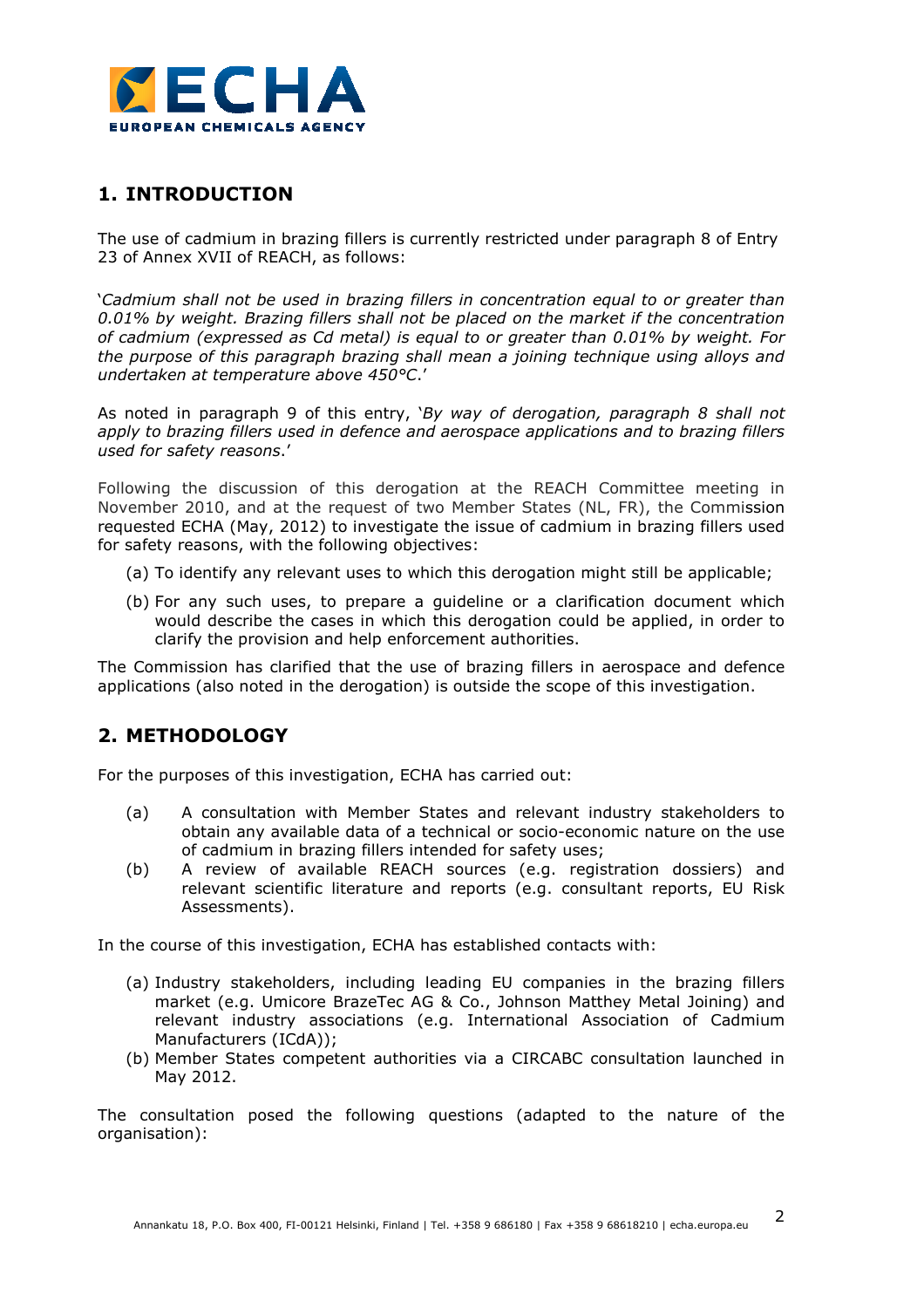

- (a) Is there any use of cadmium or its compounds in brazing fillers used for safety reasons, for which the derogation in paragraph 9 of Entry 23 of Annex XVII of REACH could still be applicable?; and, if so,
- (b) Are there any alternatives for cadmium or its compounds available for these uses?; and,
- (c) Are there any socio-economic data that would be relevant to assess the impact of withdrawing this derogation (e.g. potential costs to industry)?

The main findings of the consultation are discussed in section 3.

# **3. FINDINGS**

#### *3.1 Use of cadmium in brazing fillers*

According to ISO 857-2, brazing is defined as a 'joining process using filler metal with a fluid temperature above 450 Celsius'; brazing filler metal, or brazing alloy, is defined as 'added metal required for soldered or brazed joints, which can be in the form of wire, inserts, powder, pastes'.

According to a report made by the consultant RPA (2010), the inclusion of cadmium in brazing fillers has three key related advantages: it reduces the brazing temperature; it shortens the duration of the brazing process; and it lowers the cost of brazing. Brazing fillers containing cadmium tend to contain silver, copper and zinc, with the cadmium content generally varying between 10% and 25%. The melting temperature tends to range between 595°C and 795°C, with lower cadmium concentrations being associated with higher melting temperatures. The most commonly used filler uses 25% cadmium and 42% silver (with copper at around 17% and zinc around 16%), as this provides the best combination of the characteristics of melting temperature, speed and cost.

RPA (2010) stated that EU consumption of brazing alloys containing cadmium (for both professional and consumer uses) was 90-140 tonnes in 2010, with a total cadmium content of approximately 22.5-35 tonnes. The main uses of brazing alloys were professional and industrial ones, such as tooling, heat exchangers, refrigeration, plumbing and electrical components. These uses were found to be more widespread in southern European countries such as France, Spain, Italy and Portugal. Following the entry into force (in January 2012) of the REACH Annex XVII restriction on cadmium in brazing fillers (Entry 23), the amount of cadmium used in this application can be expected to fall.

Information on use of cadmium has also been gained from a review of the relevant REACH dossiers, as follows:

- (a) *Registrations and Downstream User reports*: Companies manufacturing or importing cadmium at tonnages of more than one tonne per year had to register this by 1 December 2010. 22 companies (manufacturers, importers and Only Representatives) jointly registered the substance at tonnages above 100 tonnes per year, and two for 10-100 tonnes per year. Uses reported in the registrations dossiers include: PC7 (base metals and alloys); PC38 (welding and soldering products (with flux coatings or fluxes cores), flux products); SU14 (manufacture of basic metals, including alloys); SU0 (other: Nace C25.6.1: treatment and coating of metals);
- *(b) Classification and Labelling notifications*: 37 Classification and Labelling notifications have been submitted to ECHA for cadmium (REACH-IT search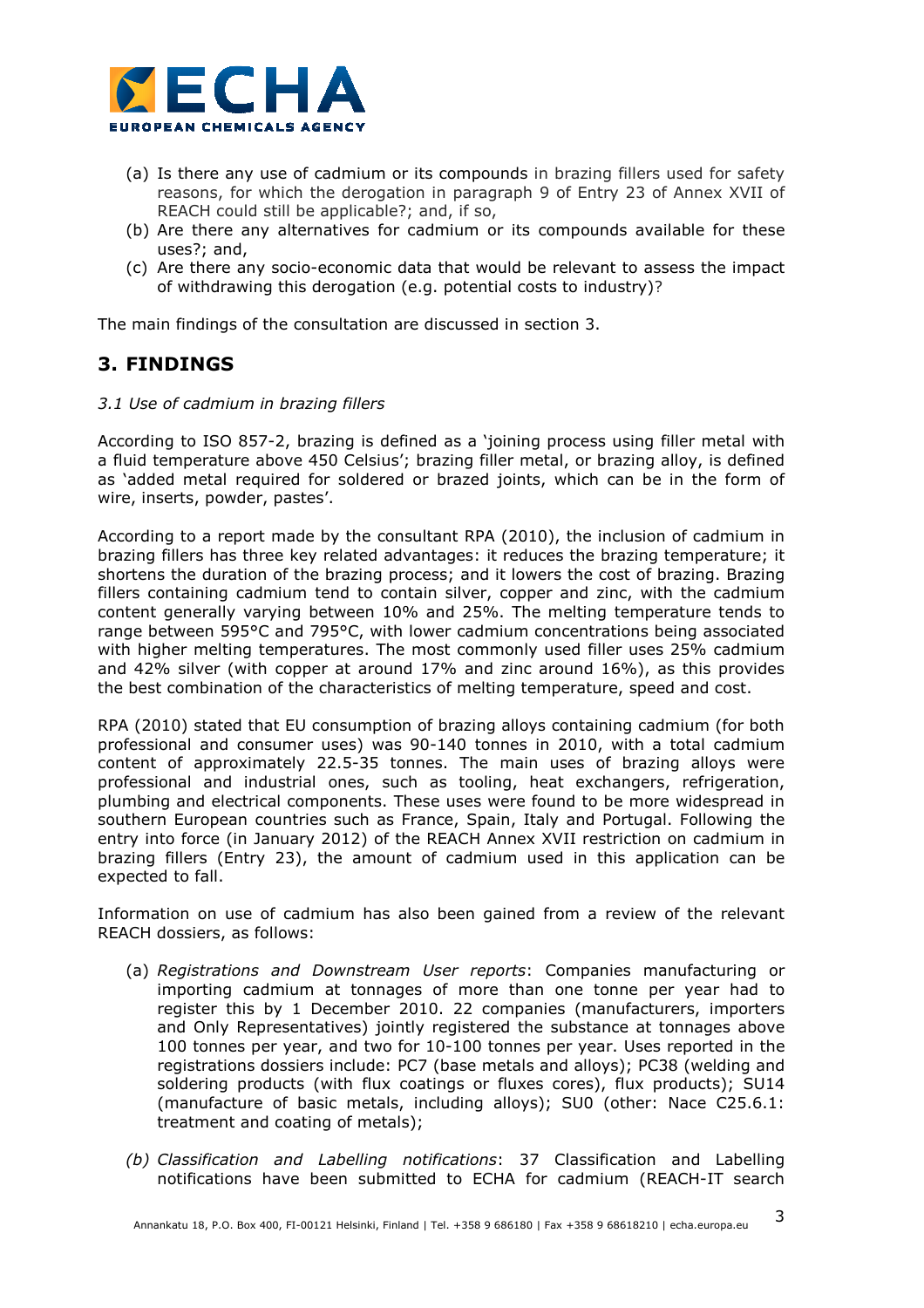

July/2012, 45 individual notifications and 19 bulk notifications). These companies are manufacturers or importers of cadmium (or of products and mixtures containing it), who place their products on the EU market. The notifications do not contain any information on the uses of the substance on its own or in mixtures;

*(c) Registration data*: No additional registrations might be expected for the next two registration deadlines. Approximately 500 pre-registrations have been received for all tonnage bands. The information provided in the submitted chemical safety reports refer to small amounts of cadmium metal added to copper-cadmium brazing alloys to improve the mechanical properties (e.g. contact wires in railways, overhead power lines etc). The few other applications of cadmium alloys occur in strictly industrial environments (e.g. as special fusible and joining alloys in nuclear power plants).

#### *3.2 Exposure and risks to human health related to brazing fillers containing cadmium*

The EU Risk Assessment Report for cadmium metal and cadmium oxide (2007) concluded that these substances are non-threshold carcinogens and concerns have been identified for both acute respiratory and long-term effects (genotoxicity, carcinogenicity irrespective of the route of exposure). This report covered metallic cadmium and cadmium oxide only, as these substances are mainly converted in the environment into ionic cadmium  $(Cd^{2+})$ , which is considered the most toxic form. Prior to REACH entering into force, no EU risk assessments had been made for other compounds of cadmium. The EU Risk Assessment made no quantitative assessment of the exposure on the part of consumers. It does mention, however, that the limited industrial applications (such as in special fusible and joining alloys and nuclear power plants) are expected to generate a potential for consumer exposure which is very low.

RPA (2010) summarised the toxicological profile of cadmium as follows:

'Inhalation exposure to cadmium fumes at comparatively low levels may result in serious - potentially fatal – acute effects in humans. Cadmium also possesses a very high accumulation potential in humans and may cause serious pathophysiological changes under conditions of repeated exposure.'

Due to its physico-chemical properties, the use of cadmium in brazing fillers is of particular relevance in terms of its potential toxicity:

'With a melting point of 321°C, a boiling point of 767°C, and an inherently high vapour pressure, cadmium readily forms metallic fume that reacts with ambient air to form cadmium oxide. Conditions encountered during melting operations, brazing activity and jewellery bench soldering often exceed the boiling point of cadmium, occasionally with inadequate ventilation, greatly enhancing the risk of exposure. Acute exposure to fumes can cause metal fume fever with progression to pulmonary oedema (fluid in the lungs) that can lead to death (RPA, 2010, 2.2.2 Inherent Concerns relating to Cadmium, Summary of the Hazard Profile of Cadmium, p 10).'

Annex 6 of the RPA (2010) report provides information from the relevant literature on levels of exposure to cadmium from brazing, indicating that acute exposure to cadmium oxide fumes can be very significant, especially when little effort is made to control it. On the other hand, long-term effects, especially for consumers, are expected to be limited, predominantly due to the limited quantities used and the short periods spent on brazing activities.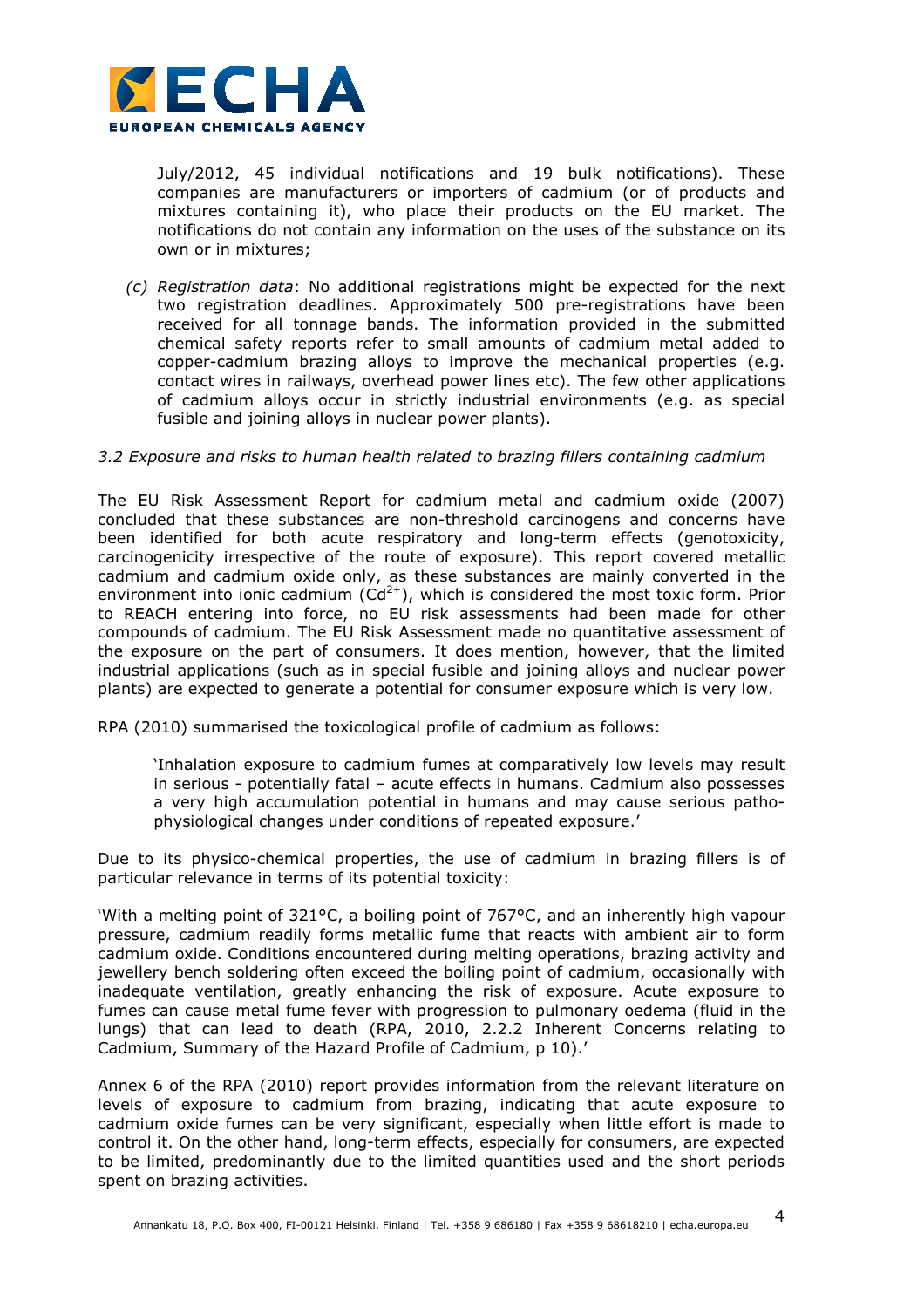

### *3.3 Alternatives to brazing fillers containing cadmium*

RPA (2010) summarises the types of cadmium-free fillers that can be used to replace cadmium-bearing alloys for various applications. They are based on silver, copper and zinc alloys. For specific applications, additions of nickel and manganese, or tin and/or silicon may occur. Most alloy manufacturers currently offer (sometimes exclusively) cadmium-free alternatives besides cadmium-based alloys (RPA, 2010; Weldmax, 2012).

During the consultation, Umicore BrazeTec and ICdA claimed that brazing filler metals containing cadmium can be replaced by cadmium-free alternatives in more than 99 per cent of cases. Cadmium-free brazing alloys start with brazing temperature of 650°C, but, for brazing temperatures in the range of 610–650°C, no cadmium-free alternative is available. More information about the (non-)feasibility of alternatives to cadmium for brazing fillers used for safety reason is given in the next section.

### *3.4 Applications of brazing fillers containing cadmium for safety reasons*

During the consultation ECHA received responses from 10 Member State competent authorities, but none identified uses of brazing fillers containing cadmium which were within the scope of ECHA's investigation. The consultation with industry stakeholders identified a number of applications for which brazing alloys are said to require the use of cadmium for safety reasons, as follows.

#### *3.4.1 Turbine wheels used in power plant technology*

Umicore BrazeTec is the EU market leader for silver brazing alloys, with production facilities in China, US and Brazil. They provided information about a customer company which uses cadmium-based brazing fillers in turbine wheels. These turbine wheels are parts of drives for gas compressors and boiler feed pumps used in power plant technology. Cadmium-based brazing fillers are said to be required in this application because, at the higher brazing temperatures of cadmium-free alternatives, the strength of the parent material of the turbine wheels is reduced.

This company, which is the only manufacturer of this kind of brazed turbine wheels used in facilities for energy supply, provided ECHA with more information on this application (further details in the annex, A-1). The brazing method based on fillers containing cadmium is used on special turbine wheels in the high power range where the use of bolts is not possible due to high mechanical stress load in the part. The safety aspect of this application relates to the fact that any failure of the turbine wheel due to a bad brazing could lead to the turbine wheel failing catastrophically. This could result in serious injuries for workers and others in the vicinity of the wheel from parts and shrapnel which could be expelled through the wheel housing due to the high rotational speed. It could also lead to major failure of the complete machine which then results in a sudden complete shut down of the power plant, the compressor station of a gas pipeline, or of a refinery, with potential knock-on impacts on economic activity. The company informed that typically the turbine wheel does not need to be changed during the whole life time. In addition, it clarified that the detection of a upcoming failure is not easy as it happens suddenly if the brazing is not good enough.

The company noted that turbine wheels they produce using cadmium-based brazing fillers are used only in industrial installations (e.g. in processing) and not in devices to be used by consumers. Within the EU, the company manufactures 100 turbine wheels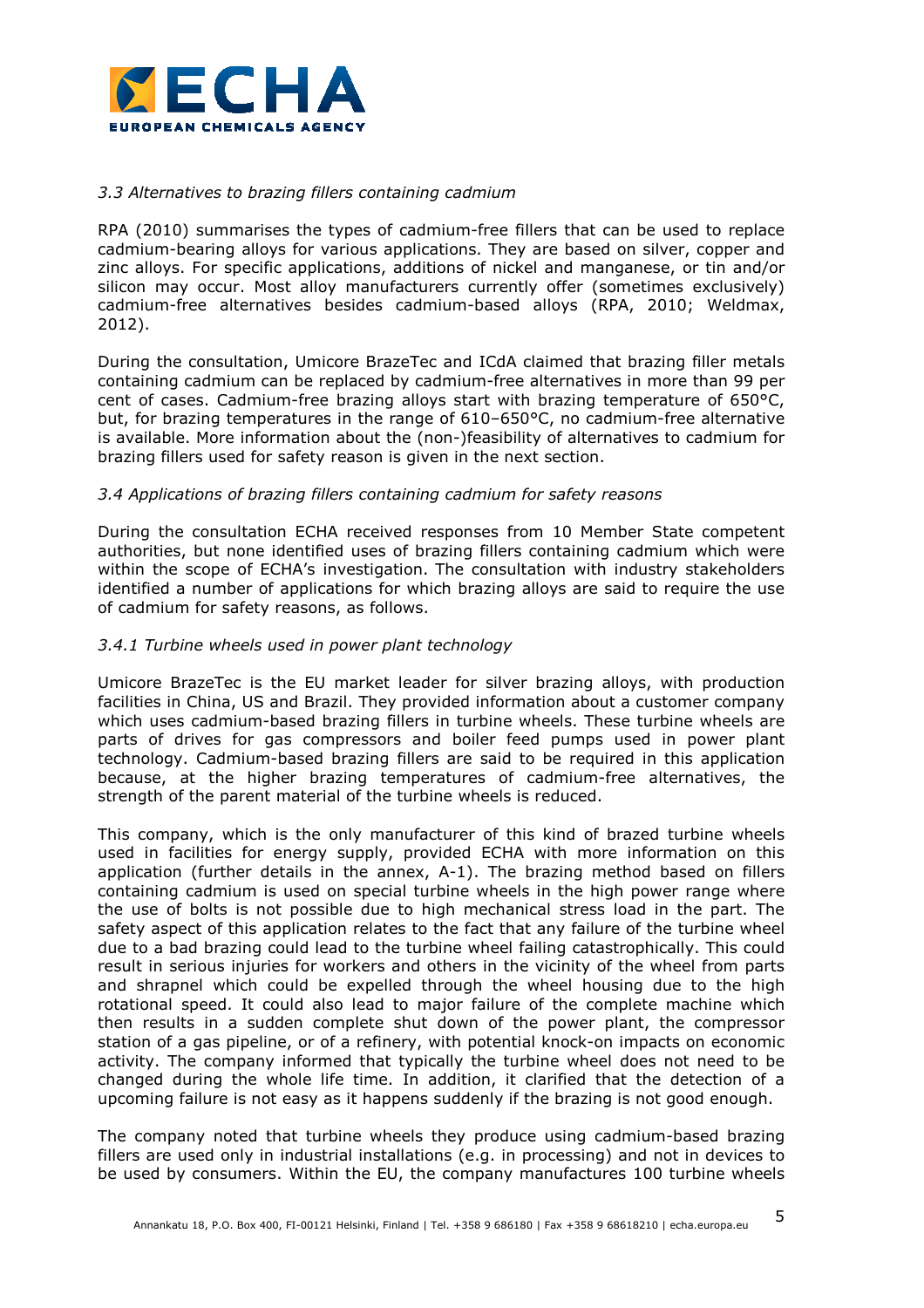

per year using this brazing method. The turbine wheel is installed inside a closed housing and has a mass of approximately 100kg, for which less than 100g of brazing filler is needed. This suggests that approximately 2kg of cadmium is consumed per year in the EU for this brazing application in turbine wheels  $(100)$  turbine wheels x 0.1kg brazing filler x 20% Cd by weight (source: Brazetec) =  $2$ kg).

In response to the suggestion that this application might be more readily classed as a reliability issue rather than a safety one, the company agreed that this use has a significant reliability aspect (the potential failure of the turbine wheel), but reasserted that in the worst case (damage of the outer housing) there could also be a serious safety issue. Most specifically, they claimed that there could be direct violation by ejection of pieces through the housing or some major incident (fire, explosion) in hazard (explosive) areas which are typically present when a unit is driving gas compressors.

#### *3.4.2 Production of high pressure acetylene systems*

Johnson Matthey Metal Joining is a global supplier of brazing and soldering filler metals to approximately 50 countries worldwide, having a significant market share in the UK and Republic of Ireland and exporting from the UK to the rest of Europe. They drew attention to an application where cadmium is still being used by two UK companies in brazing filler metals with the claim that this is for safety reasons, in the production of high pressure acetylene systems.

Acetylene is known to form explosive compounds with copper and silver as well as a number of other materials (both pure elements, alloys, compounds and certain chemicals). Copper acetylide and silver acetylide are very reactive, and their formation can result in an explosive hazard. For this reason, acetylene must not be transferred through copper or high-alloyed copper pipe, or come into contact with silver-brazed joints in tubes or pipes transporting acetylene. The hazard does not seem to occur as long as the copper and silver content of brazing filler metals is kept below a certain percentage of the brazing filler metal. In silver brazing filler metals, cadmium and/or zinc are included in the alloy system to lower melting temperature. However in the case of brazing filler metals for acetylene systems, the addition of cadmium and/or zinc to a filler metal also has the desirable side effect of reducing the overall percentage of copper and silver in the filler metal.

Earlier standards governing high-pressure acetylene systems (e.g. BS 5741:1979, 'Specification for pressure regulators used in welding, cutting and related processes') set limits on silver and copper content which effectively precluded the use of cadmiumfree brazing fillers, which are likely to contain relatively high proportions of these metals. However, as the health risks of cadmium have become better understood, standards have been revised to allow higher silver and copper levels, thereby making the use of cadmium-free fillers more feasible. For instance, BS EN ISO 9539:2010 'Gas welding equipment. Materials for equipment used in gas welding, cutting and allied processes' (and previous BS EN 29539:1992/ISO 9539:1988) sets limits of 46 per cent silver and 37 per cent copper, when the most likely cadmium-free filler metal, due to its brazing characteristics, would be Ag 145 (according to ISO 17672: 2010 'Brazing-Filler metals'), with 45 per cent silver and 27 per cent copper.

The British Compressed Gases Association (BCGA) reported (email communication of 18 July 2012) that their Code of Practice 5 ('The Design and Construction of Manifolds using Acetylene Gas from 1.5bar to a Maximum Working Pressure of 17bar (246.5 lbf/in²)') provides information on the type of materials that may or may not be allowed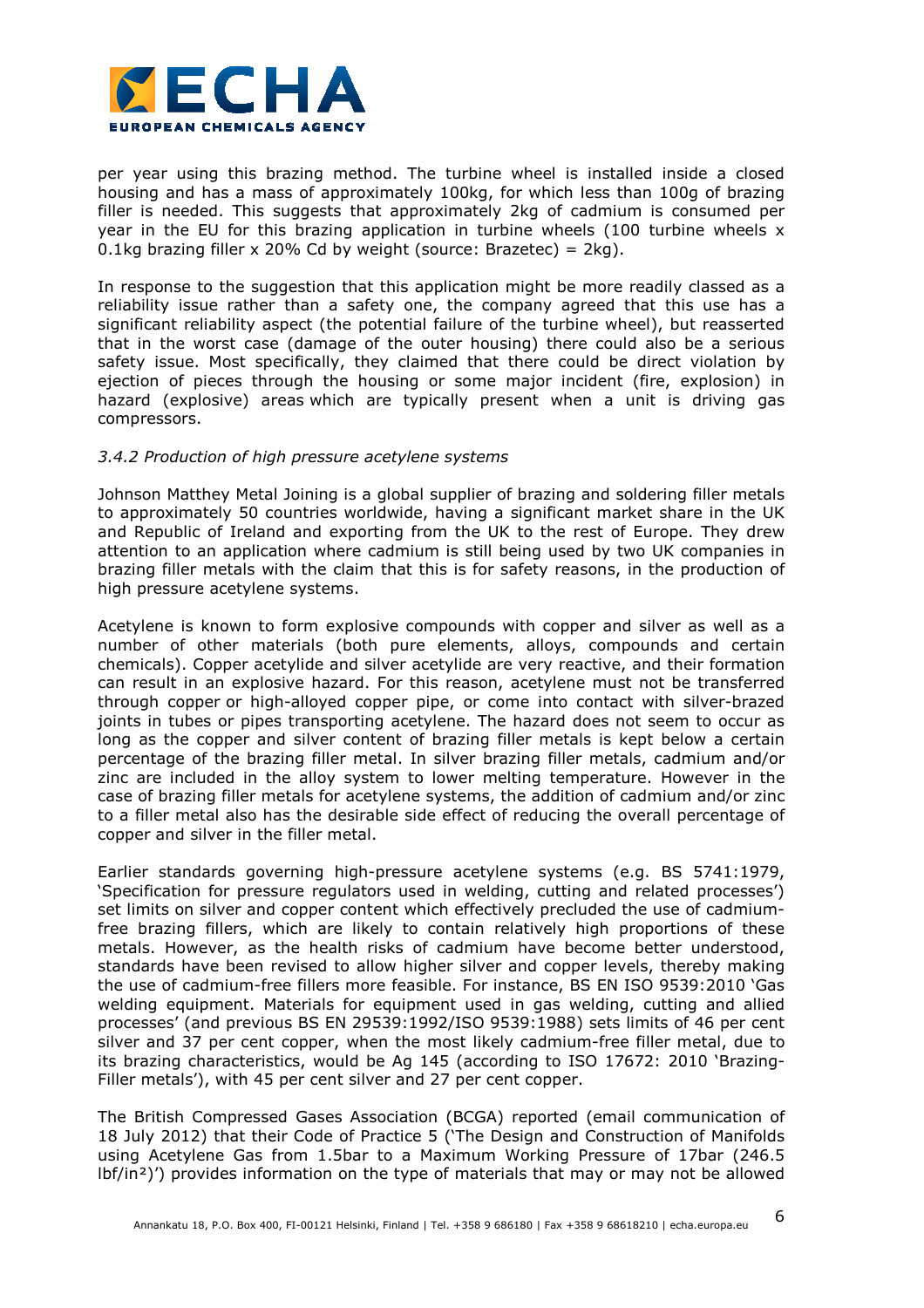

when being used for the distribution of acetylene gas. In the section on materials 'not allowed or recommended only under certain conditions', it is stated that *'*silver alloys [are] suitable for brazing provided that the silver content does not exceed 43% and the copper content does not exceed 21% and that the gap between the two parts to be brazed does not exceed 0.3mm'. It recommends that special care be taken to minimise the area of filler metal exposed to acetylene and to remove as far as practical all traces of flux.

In response to a request for confirmation that these guidelines are still relevant, BCGA advised (email of 15 October 2012) that the use of fillers containing cadmium is essential and is still strongly recommended in the UK (under their Code of Practice 5 for industrial applications) for the production of high pressure acetylene systems. Lack of cadmium would result in lower quality joints and would subsequently increase the risk of explosion. Details of BCGA's response, following the recent discussion of their Technical Committee on Code of Practice 5, are given in Annex A-2.

#### *3.4.3 'Own specification' and other applications*

Umicore BrazeTec has suggested that there could be a number of proprietary applications which exist for historical reasons with specifications which require the use of cadmium-based brazing fillers. Switching to cadmium-free fillers could entail significant costs due to the need to re-engineer associated processes. Furthermore, specifications of components produced outside Europe might require a specific brazing alloy containing cadmium in order to achieve certification, which can be an important reason for non-substitution (ICdA). According to the industry, a further restriction on the use of cadmium in these bearing alloys would result in a loss of these customers (and a subsequent loss of competitiveness in these areas that could have some impact in employment).

It should be noted, however, that examples of new specifications for cadmium-free alloys are available on the internet (e.g. Silvallloy, 2012, Electrobraze, 2012). This has been confirmed as part of this consultation by ICdA, which indicated that brazing fillers which do not contain cadmium are now most commonly used in the EU. However, brazing fillers which contain cadmium are still used in the aerospace and military sectors, and in high-speed trains, where safety and security are said to be the main drivers for non-substitution, with the quantity of cadmium involved being less than 25 tonnes per year in Europe. In relation to the identified use in high-speed trains, ICdA noted that cadmium is used in the realisation of 'aluminium cooling systems' for electrical equipment. However, it seems that this application is more relevant to soldering (<450°C) rather than brazing, and therefore would be considered as falling out of the scope of this investigation.

### *3.4.4 Socio-economic information on the impacts on industry of a potential restriction on the identified safety uses*

(a) Turbine wheels: As well as the technical limitations relating to brazing temperatures, the cost of alternatives appears to be one of the key considerations for professional users of these alloys. According to Umicore BrazeTec, one of the main issues for downstream users of brazing fillers is the higher silver content of the cadmium-free alternatives, which leads to a significant increase in cost. BrazeTec claimed that a change in silver content from 1% to 22% by weight leads to a change in cost from  $\epsilon$ 7.16 to  $\epsilon$ 157.30 per kg of silver brazing alloy for the same or even higher (and hence higher cost) brazing temperature.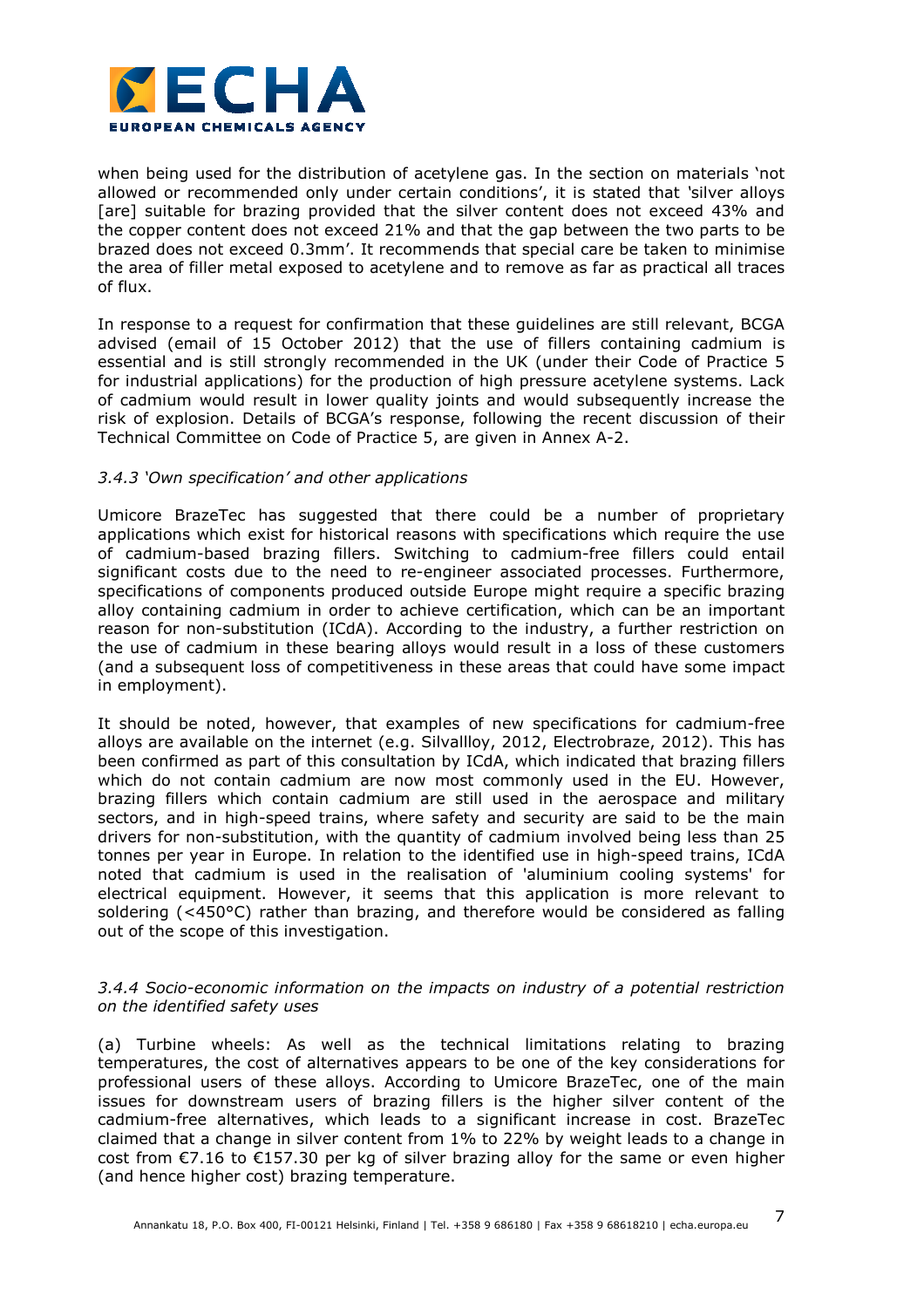

The higher cost of silver-based alloys is confirmed by RPA (2010), which found that costs increased by £3.20-3.50 ( $\epsilon$ 3.70-4.00) per kg of filler for each additional 1% of silver. During the RPA consultation, one brazing filler supplier reported significant reluctance on the part of some customers, in particular SMEs, to move to the more expensive cadmium-free brazing fillers.

In response to this ECHA consultation, Umicore BrazeTec stated that the recent restriction imposed on cadmium alloys has already adversely impacted producers in Europe by limiting their sales of alloys containing cadmium to countries outside Europe. This has an effect on their sales to countries in northern Africa, countries in Eastern Europe not belonging to the EU and some Asian countries. According to BrazeTec, further restriction of cadmium-based brazing alloys in the currently exempted safety uses could further negatively affect their exports outside the EU.

(b) High pressure acetylene systems: Johnson Matthey Metal Joining estimated that a move to cadmium-free alternatives in high pressure acetylene systems would mean an increase in silver content from 40% to 45%. At current silver prices, this might be expected to add £30-40 to the cost of 1kg of brazing filler. If the UK companies reported as still using these filler metals consume around 100-150 kg of brazing filler metal per annum, this would increase their costs by around  $E3-6k$  per year. There would also be additional cost arising from the longer heating time and greater use of energy in heating.

## **4. CONCLUSIONS**

ECHA's consultation with Member States and industry has suggested that, although the use of cadmium had been declining for several years, a small number of continued uses of cadmium in brazing fillers still exist in the EU. These applications seem to relate to the need to achieve a specific operating temperature range at which, in the absence of cadmium, there would be a risk of explosion or catastrophic failure. ECHA received indication that other specialised, proprietary uses of cadmium in brazing fillers might exist but no further information to identify the existence and nature of these uses.

These features imply that amending or removing the derogation concerning brazing fillers provided in paragraph 8 of Entry 23 could have significant costs for the industrial sectors concerned and/or occupational safety while the reduction in risks from cadmium if the derogation was removed would seem be very small as far as safety applications are concerned. It is concluded that the derogation on brazing fillers for safety applications is still relevant and applicable.

It is proposed that ECHA prepare a new entry in the Questions & Answers for restrictions relevant to Annex XVII of REACH. This entry would explain the conditions under which the derogation might apply. This would improve clarity of the scope of the derogation and help Member State Competent Authorities with enforcement.

It cannot be excluded, however, that there might be additional applications of relevance which have not been identified in the course of this ECHA consultation. In this case, the list of uses in a new Questions & Answers entry for restriction of Annex XVII of REACH would represent an indicative, rather than comprehensive, list of applications using brazing fillers containing cadmium for safety reasons.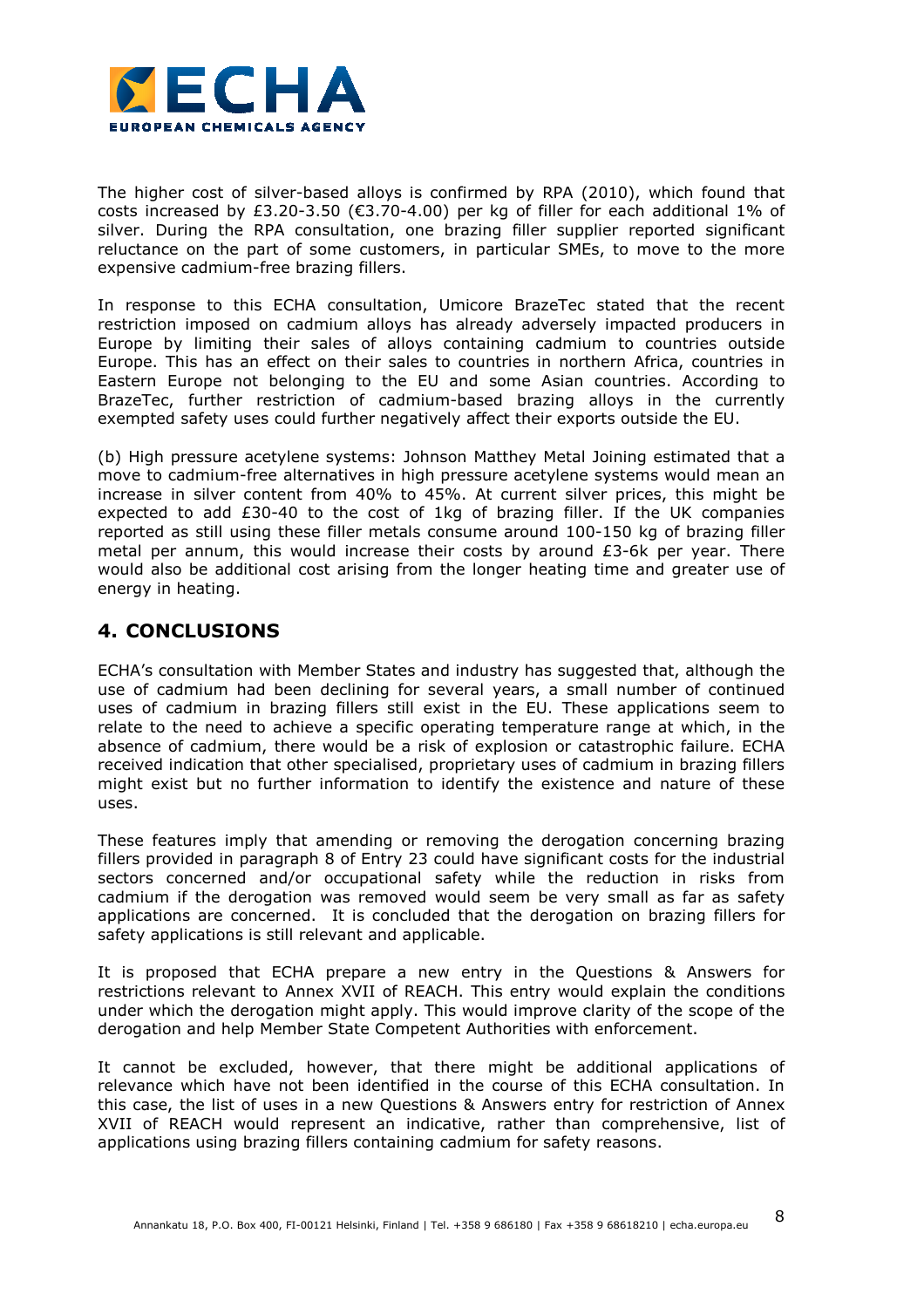

## **REFERENCES**

Electrobraze 2012, available on http://www.electrobraze.com/index.php?p=2\_19\_Cadmium-Free-Pin-Brazing**,**  searched July 2012.

- EU RAR (2007) European Union Risk Assessment Report: Cadmium oxide and cadmium metal. Part I – Environment. 3rd Priority List, Volume 72, EUR 22919 EN, European Chemicals Bureau.
- RPA 2010, Socio-Economic Impact of a Potential Update of the Restrictions on the Marketing and Use of Cadmium, Revised Final Report Prepared for European Commission Directorate-General Enterprise and Industry, RPA, April 2010.
- Silvalloy 2012, available on http://www.silvaloy.com/cadmium.php, searched July 2012.

Weldmaxx 2012, available on www.udomsawat.com, searched February 2012.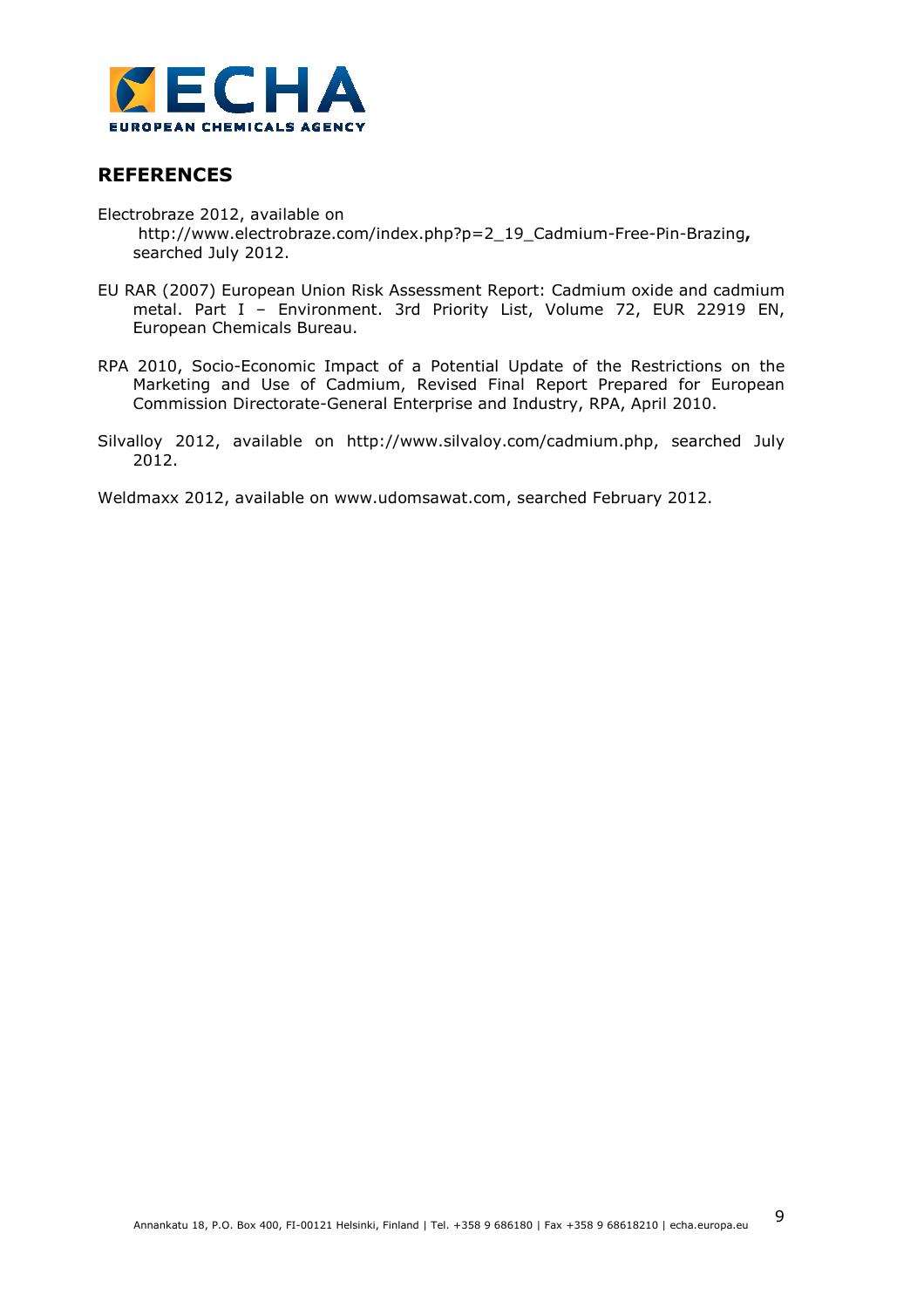

### **ANNEX**

## *A-1 Technical information on use of Cd containing brazing fillers in turbine wheels used in power plant technology*

According to Umicore BrazeTec (statement of July 2012), the standardized Cd-free brazing alloys start with brazing temperature of 650°C. This company has been engaged for years in the research and development of cadmium-free brazing material, offering adequate alternatives to Cd bearing brazing fillers to their customer (such as alloys with a brazing temperature at 630°C). However, alternatives do not work efficiently in the application of the turbine wheels.

More clarifications on the safety aspect of the "turbinewheel" application and the essential use of cadmium have been provided by a customer of Brazetec. They explained that they are suppliers of variable speed drives (hydrodynamic fluid couplings, torque converters). The torque converter has a power range from 200 kW up to 65000 kW, with a rotational speed at approx. 1000 rpm up to 20000 rpm. Their variable speed drives are installed between a driving machine (typical E-motor) with a constant speed and a driven machine (e.g. boiler feed pumps in power plants, gas compressors in refineries, pipeline compressors and off-shore oil and gas applications) which need variable speed.

The company noted that only one single part in the torque converter, the turbine wheel, is using the brazing process and provided more information to clarify this application. A Variable Speed Drive in the power range of 15000 kW has a mass of approximately 25 tons, while the turbine wheel (installed inside of a closed housing) has a mass of approx. 100 kg. In one year, they are manufacturing about 100 turbine wheels using the brazing method and for the brazing of each one 100g of brazing filler is needed (10 kg per year).

The brazing method is only used on special turbine wheels in the high power range where the use of bolts is not possible due to high mechanical stress load in the part. The company highlighted that all these turbine wheels are only used in industrial installations (e.g. in the processing) and not in devices to be used by consumers. They are not used as single parts and they are always installed in a closed housing.

### *A-2 BGCA input on cadmium containing fillers in the production of high pressure acetylene systems*

British Compressed Gases Association (BCGA) has recently informed ECHA (15 October 2012) that they publish a series of Codes of Practice, Guidance Notes and Technical Reports, prepared in the knowledge and with the co-operation of the Health and Safety Executive and other regulatory bodies in the UK.

Following discussions within their relevant Technical Committee ( $1<sup>st</sup>$  August 2012), BCGA arrived at the following conclusions concerning the BCGA Code of Practice 5 (The design and construction of manifolds using acetylene gas from 1.5 bar to a maximum working pressure of 17 bar (246.5 lbf/in²). Currently Revision 2: 2010).